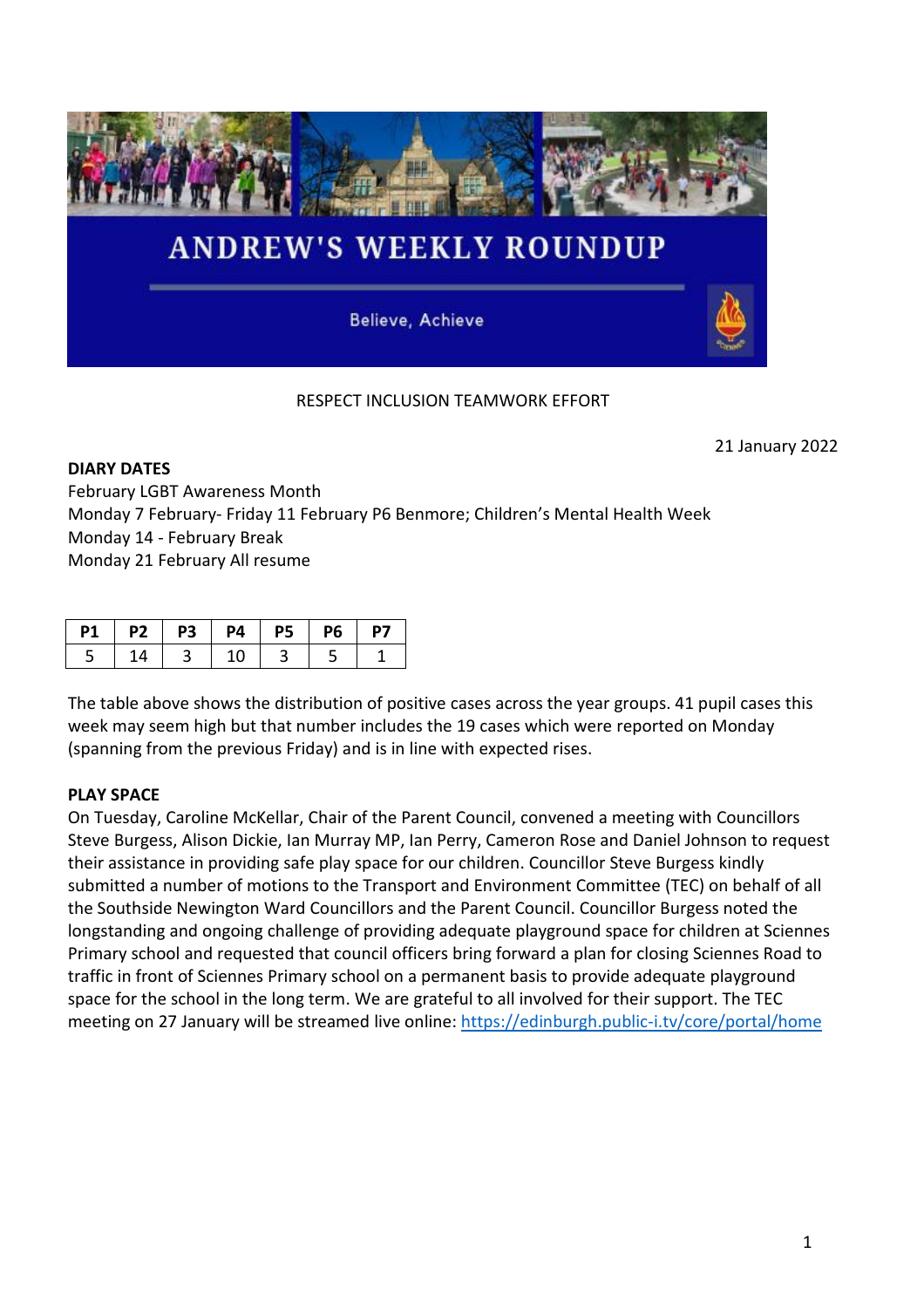## **PARENT COUNCIL MEETING**

On Wednesday evening, Caroline successfully chaired another - very well-attended - meeting of the Parent Council and it was extremely motivating to hear so many creative and exciting suggestions for school improvements from the parent body. We are incredibly fortunate, not only to have so much talent within the community but also such generosity of time and spirit. It was an opportunity to thank the Fundraising team for their extraordinary efforts, at the 'Winter Community Event' and with branded merchandise and Christmas cards. Thanks to P6 and P7 young entrepreneurs as well, the total raised so far is astonishingly in excess of £9000! This is in addition to existing funds and the staff are very grateful that their 'Wish List' spending proposals were approved at the meeting.

#### **LUNCHES**

We are really enjoying working with - and have great confidence in - Mrs Ayesha Hamid, our new Canteen Supervisor, who is also a former parent. Carolyn Anstruther, Steve Davies and I met with Ayesha last week and she was aware there have been some issues with children not always able to have the meal they ordered. Challenges have increased since free school meals were introduced for P5 children at the beginning of term. We would never turn children away but pupils turning up without booking has been having the biggest impact. What will help significantly is if all parents/carers please always remember to book each meal online via ParentPay. Carolyn has already begun working with Ayesha on other practical solutions to streamline sittings and improve systems. Ayesha is keen to work with Carolyn to survey children and families and we will arrange these later in the year. Everyone is keen to help make the Dining Hall experience as healthy and positive an experience as it can be and we really appreciate your support with this.

#### **CLUBS**

As restrictions begin to ease, clubs are beginning to restart and initially these are mostly sports and Active Schools clubs. Swimming in P1-P3 has been very successful and Cynthia Berry will soon be opening spaces to P4. Parent Ross Gellatly has successfully launched a Ski Club at Hillend on Friday afternoons. Pupil Support Assistant Mrs Shahida Mehmood will begin her Craft Club soon and she will be able to run this in school, because she is based here as a member of staff. Korean Club and Chess Club will continue online and we will advise on any other opportunities as they arise. We anticipate there may be further easing after the February break, once we have managed to get all the P6 children safely off to Benmore.

## **LUNCHTIME RUNNING CLUB**

*Over fifty children from Primary 5-7 turned up at the Meadows on Wednesday to trial entry for the lunchtime running club. Sadly, due to the nature of the club we cannot accommodate everyone that would like to take part but that did not deter the children. They demonstrated effort and determination over 2 kilometres and once finished took time to encourage the remaining runners. Children will find out on Monday if they have been successful. We aim to start on Tuesday the 1st of February at 12:25pm and will meet at the East gate. All parents/carers are welcome to join us on a Tuesday if they would like. Please drop me an email at [John.Armstrong@sciennes.edin.sch.uk](mailto:John.Armstrong@sciennes.edin.sch.uk) if you are interested at any point.*

*There will be further interschool competitions against James Gillespie's and Preston Street starting after the February holidays which will be open for all. In addition to this Edinburgh CEC EPSSA cross country events are hopefully going to resume in addition to the Lothian League. Thanks.*

John Armstrong, Depute Headteacher